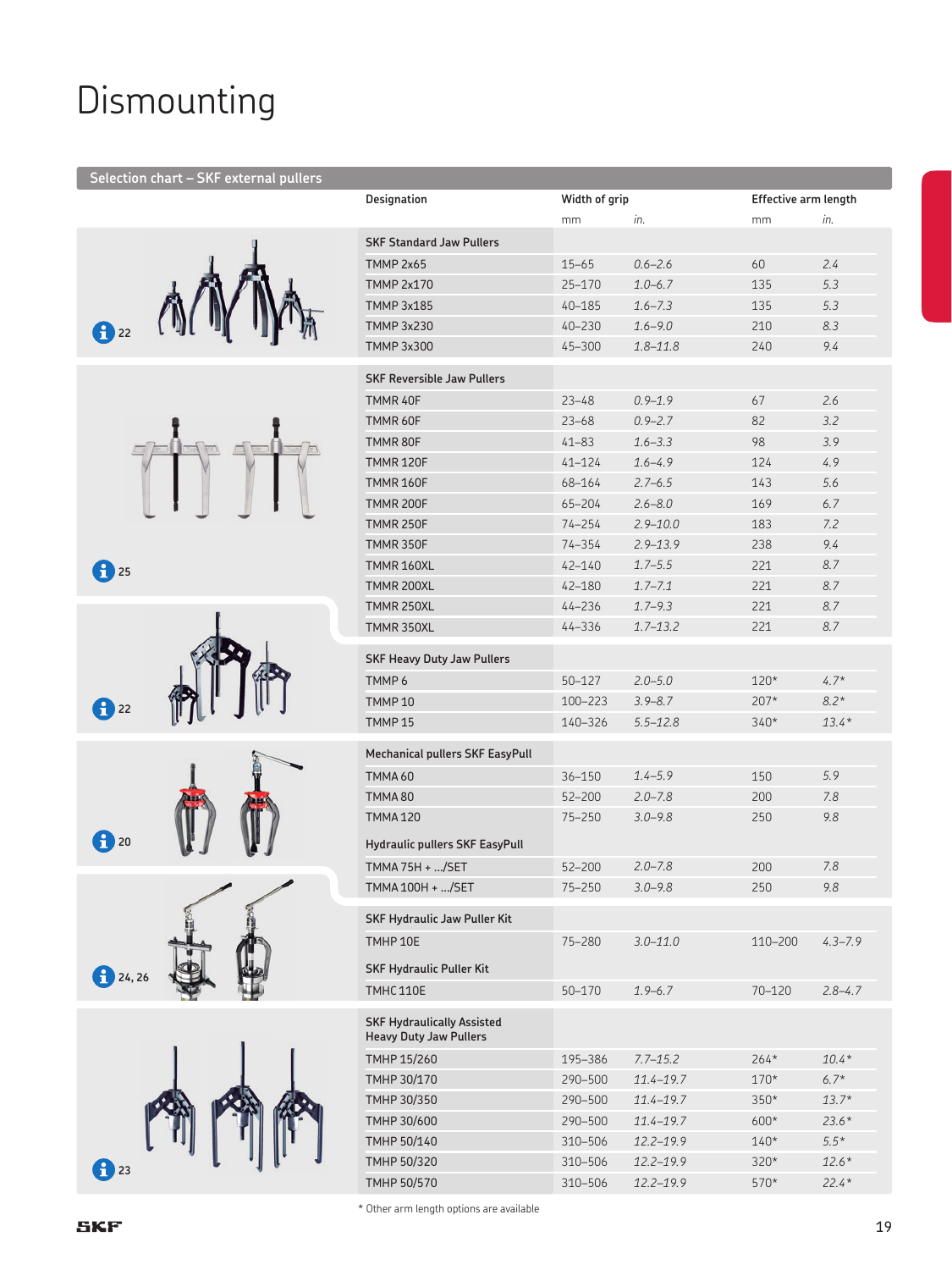# SKF EasyPull

Equipped with spring-operated arms and a solid design, the patented SKF EasyPull is one of the most user-friendly and safe tools on the market. Ergonomically designed, the spring-operated arms enable the user to position the puller behind the component with just one movement. The SKF EasyPull is available in mechanical and hydraulically assisted versions, as well as complete kits with a tri-section pulling plate and a puller protection blanket.



#### **Safe and simple bearing dismounting**

### Mechanical pullers TMMA series

- Sturdy design allows dismounting of components even in the tightest application in a safe manner
- The unique red rings spring-operated opening mechanism allows the SKF EasyPull to be placed behind the component with one movement of the hands
- Self-locking arms help prevent the risk of puller slipping under load
- Double hexagonal heads allow easier application of withdrawal force
- Self-centring capability and nosepiece help avoid damage to shaft
- Efficient use of time due to quick dismounting
- Available in three sizes with a withdrawal force of 60, 80 or 120 kN *(6.7, 9.0 or 13.5 US ton)*, enabling easy selection
- TMHS series hydraulic force generators are available as an accessory for the 80 and 120 kN versions



#### **Quick and virtually effortless bearing dismounting**

## Hydraulic pullers TMMA ..H series

- Ready-to-use, integrated hydraulic cylinder, pump and puller thus it is assembly-free and it is not necessary to purchase separate parts
- Safety valve prevents spindles and pullers from being overloaded if excessive force is applied
- The spring-loaded centre point on the hydraulic spindle allows easy centring of the puller on the shaft without damaging the shaft
- The TMMA 100H has a maximum withdrawal force of 100 kN *(11.2 US ton)* and a long stroke of 80 mm *(3.1 in.)*, which facilitates most dismounting jobs in just one operation
- For dismounting jobs requiring less force, SKF offers a 75 kN *(8.4 US ton)* version, the hydraulic EasyPull TMMA 75H with a maximum stroke of 75 mm *(3 in.)*
- Supplied with extension pieces and one nosepiece

| Technical data                                       |                             |                                    |                           |                                    |                              |
|------------------------------------------------------|-----------------------------|------------------------------------|---------------------------|------------------------------------|------------------------------|
| Designation                                          | TMMA 60                     | TMMA 80                            | <b>TMMA 120</b>           | TMMA 75H                           | <b>TMMA 100H</b>             |
| Width of grip external, minimum                      | $36$ mm $(1.4 \text{ in.})$ | 52 mm $(2.0 in.)$                  | 75 mm $(3.0 \text{ in.})$ | 52 mm (2 in.)                      | $75 \, \text{mm}$ (3 in.)    |
| Width of grip external, maximum                      | 150 mm (5.9 in.)            | $200 \text{ mm} (7.8 \text{ in.})$ | 250 mm (9.8 in.)          | 200 mm (7.8 in.)                   | $250 \text{ mm}$ (9.8 in.)   |
| Effective arm length                                 | 150 mm (5.9 in.)            | $200 \text{ mm} (7.8 \text{ in.})$ | 250 mm (9.8 in.)          | $200 \text{ mm} (7.8 \text{ in.})$ | 250 mm (9.8 in.)             |
| Maximum withdrawal force                             | 60 kN (6.7 US ton)          | 80 kN (9.0 US ton)                 | 120 kN (13.5 US ton)      | 75 kN (8.4 US ton)                 | 100 kN (11.2 US ton)         |
| Claw height                                          | 7,5 mm (0.30 in.)           | $9,8$ mm $(0.39$ in.)              | 13,8 mm (0.54 in.)        | $9,8$ mm $(0.39$ in.)              | 13,8 mm $(0.54 \text{ in.})$ |
| Hydraulic spindle                                    |                             |                                    |                           | TMHS 75                            | <b>TMHS 100</b>              |
| Adapter: possible to upgrade to<br>hydraulic version |                             | TMHS 75                            | <b>TMHS 100</b>           |                                    |                              |
| Total weight                                         | 4,0 kg $(8.8 lb)$           | 5,7 kg $(12.6 lb)$                 | 10,6 kg (23.4 lb)         | 7,0 kg $(15.4 \text{ lb})$         | 13,2 kg $(29 lb)$            |